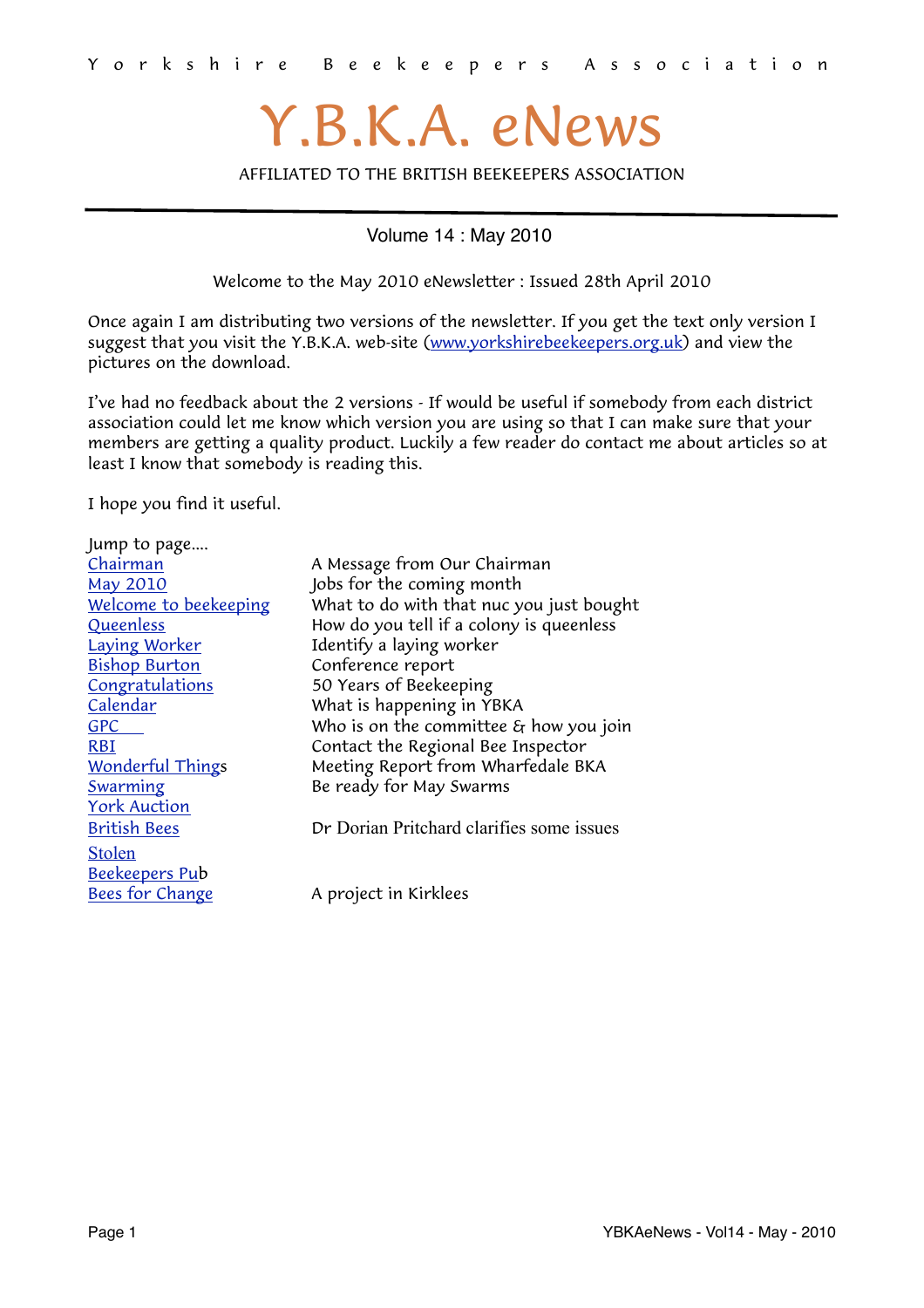# <span id="page-1-0"></span>A Message from Our Chairman

I start, I'm afraid, reiterating my warning from last month - hives stolen. This month despite members diligence there have been another 6 hives stolen within the county. Four stolen from Osgoodby Nr. Selby and another two from just south of Doncaster. Please be even more aware that this is happening and take all the precautions you can to ensure your not the next victim.

On a lighter note we once again enjoyed a great day out at the Y.B.K.A conference day at Bishop Burton College. Three really top class speakers and already I have received several emails of congratulations to our sub committee on the quality of the whole event. My only disappointment is the fact that even though we host this event annually, there are still some associations that do not attend and if we wish to continue to get the support of these international speakers all associations within the county must send attendees.



I had a great idea given to me only last week to come some way to solving this problem. Each association runs a raffle or two during the winter months, and one of the prizes is a couple of tickets to the event for the winners sponsored by the association. I thought this was an excellent way of not only getting more members to attend, but also giving the event a higher profile to our new members.

With all the seasons' blossom and the oil seed rape now nearing its nectar producing peeks I hope you are all ready for a hopefully fruitful early spring/ summer crop. It would be nice after two rather poor years for us all to get a bonus bumper harvest to sell to our customers. Wishing a great 2010 season to all

Happy beekeeping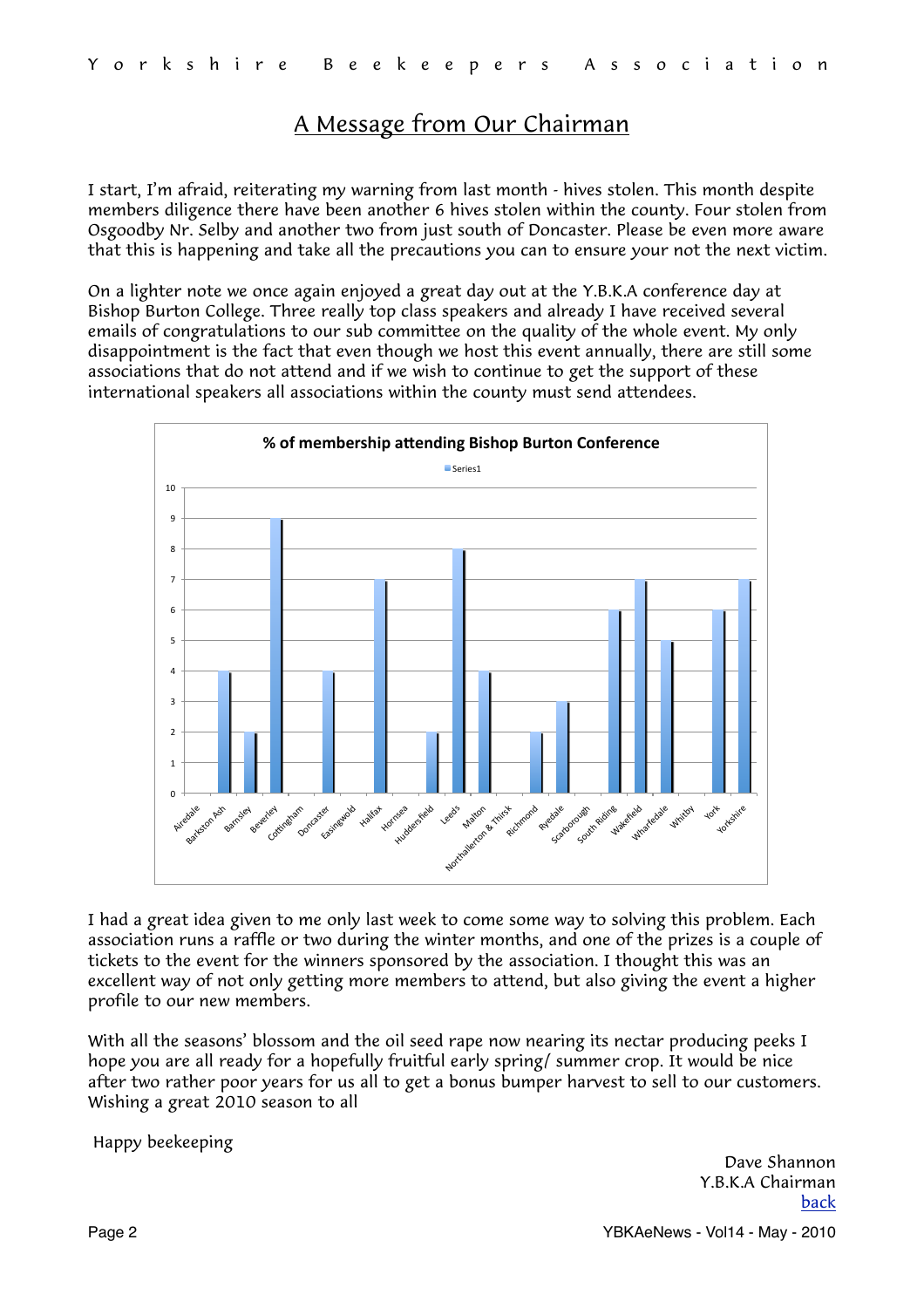### <span id="page-2-0"></span>May

The weather looks like being much better for May and the hives are really buzzing. The much delayed autumn sown Oil Seed Rape will be in flower at the start of the month and we beekeepers need to be on the ball to make the most of this crop, particularly if our hives are out in the honey desert that is the English arable farm. The nectar and pollen should begin to come into the hive thick and fast. This is the peak of the egg laying season for the queen. The hive should be bursting with busy buzzing bees.

May brings the start of the spring honey flow from sources such as oilseed rape, sycamore, horse chestnut, bluebell, top fruit, etc. and in order to derive maximum benefit from these the colonies must be strong. The beekeeper's skill is in keeping colonies as strong as possible from May until August to ensure the maximum honey crop and avoiding swarming. We have no way of predicting what the weather is going to be like or how long good foraging conditions will last, therefore we must endeavour to maintain our colonies as strong as possible so that they can make the most of any flow. This means that we must deter or delay swarm preparations at least until the spring flow is over and exercise effective control over swarming if or when it comes.

Never open a hive unless you have a reason for doing so and have a plan worked out in advance for what you are going to do and what equipment you require to have on hand. In early May the colonies should be checked in order to see that the queen is laying well and in a strong pattern. There is no need to find the queen, just check for the presence of patches of eggs. There should now be drones in the hive. Bees work best when they have some drones. You also need drones to mate any queens produced; drones do not become fertile until they are twelve to thirteen days old.

Check that the queen has plenty of space in which to lay. In a double brood chamber you might have to remove surplus stores of sealed honey and replace them with drawn comb. Do not give frames with foundation at this time unless you are prepared to feed syrup to simulate a nectar flow. Always try to do what nature intended. When do bees in the wild require to draw new comb? During a nectar flow or after they have swarmed. If you don't have a supply of drawn comb the alternative is to scarify the cappings on combs of stores with the corner of your hive tool to encourage the bees to move the stores, thus creating room on the periphery of the present brood nest into which the queen can expand.

You must also always give the bees plenty of space to store nectar which takes up much more space than honey does. When there is a strong nectar flow it is essential that the beekeeper wander through the apiary on a warm evening. The smell is intoxicating, though not always pleasant, as the bees work to reduce the nectar to honey.

Inspect the hive weekly.

Swarming may occur this month so read up on what to do - read the article below.

[Bill Cadmore, Editor](mailto:ybkanews@ntlworld.com?subject=eNewsletter)

<span id="page-2-1"></span>

| Regional<br>Bee<br>Inspector | Regional Bee Inspector Ivor Flatman, tel. 01924 252795, e-mail<br>ivor.flatman@fera.gsi.gov.uk<br>NBU office: National Bee Unit, The Food and Environment Research Agency,<br>Sand Hutton, York, UK, YO41 1LZ<br>Email: nbu@fera.gsi.gov.uk<br>Telephone: 01904 462510 |
|------------------------------|------------------------------------------------------------------------------------------------------------------------------------------------------------------------------------------------------------------------------------------------------------------------|
|                              | Web site: https://secure.fera.defra.gov.uk/beebase/                                                                                                                                                                                                                    |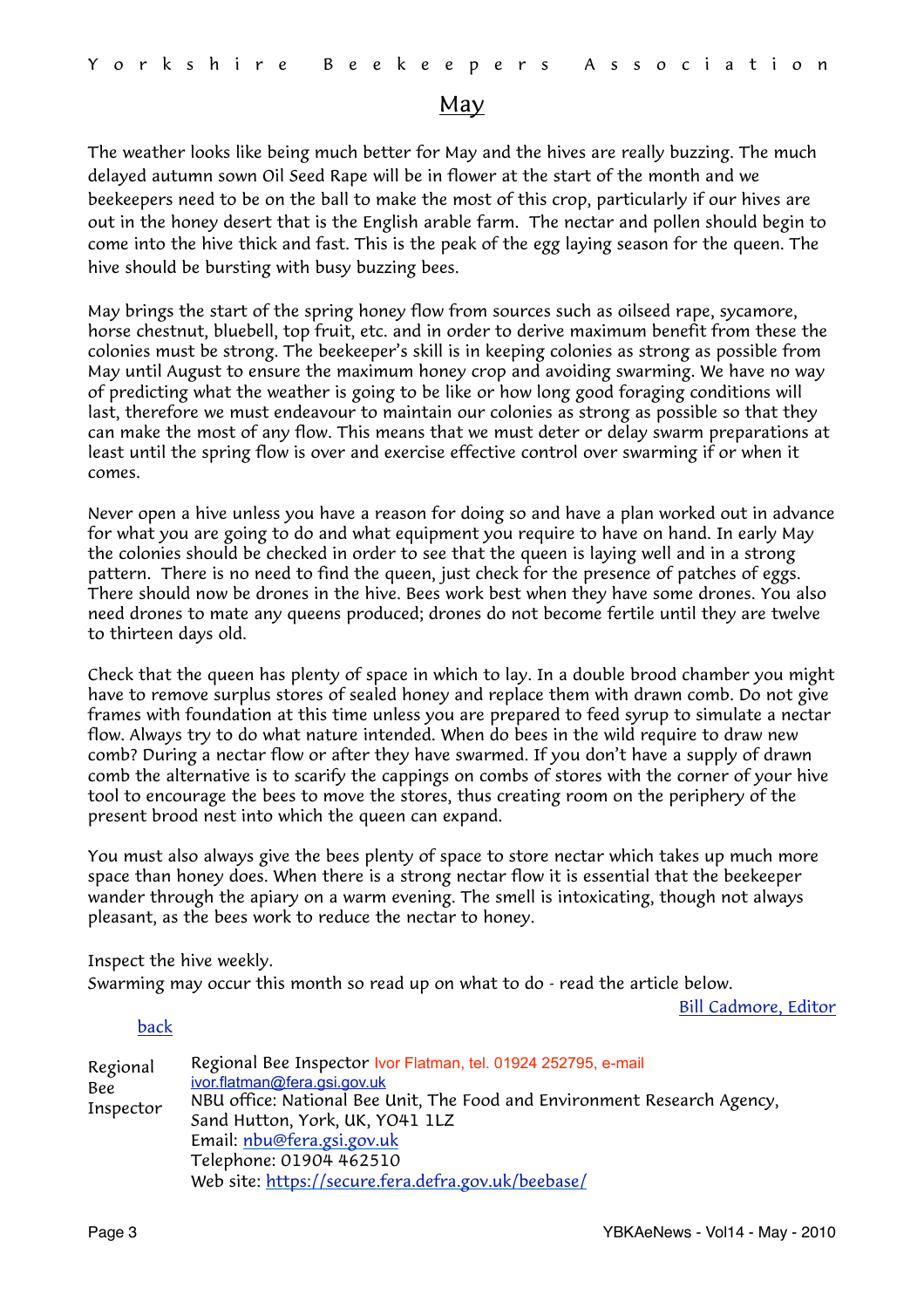## <span id="page-3-0"></span>Welcome to beekeeping!

How to transfer your bees from a 6 - frame nucleus hive into a full hive

You'll soon get your bees.

Here is what you will need to transfer the bees into a beehive. Hive floor and entrance block. Brood box Five deep frames and foundation, or four if using a WBC hive. Frames should be DN1 with narrow spacers or DN4 Hoffman self spacers Crown board. Empty super to hold feeder Feeder Roof

A Note about frame spacing

The nuc frames may or may not be Hoffman, nor will they necessarily have spacers – so you'll need to have 12 spacers to put onto the supplied brood frames from the nuc colony just in case - or you could check on which frames they'll arrive.

Collecting the nuc to take home

- 1. Collect your nucleus hive of bees in the evening, when the bees have stopped flying.
- 2. Place nuc hive in position on the hive stand.
- 3. Open the entrance.
- 4. Leave bees to fly and to settle down for a few days.

Decision: Do you want to run your hive warm way or cold way? Warm way, with the frames parallel to the entrance allows you to work the hive easily from

behind. Cold way requires you to twist if working from behind.

Putting the nuc frames into a hive

- 1. Choose a warm sunny day when the bees are flying well.
- 2. Move nuc hive to one side and place your new hive on the stand, with the entrance block in place to reduce the entrance.
- 3. Place three frames of foundation, with spacers, in brood box.
- 4. Open nuc hive and gently smoke your bees.
- 5. Lift out first frame of bees, add spacers if needed, and place in hive.
- 6. Continue to transfer frames of bees, making sure that they are the same way round as in the nuc hive.
- 7. Add the last three frames of foundation with spacers to the brood box.
- 8. Shake any bees still in the nuc hive into the new hive.
- 9. Fit crown board and empty super.
- 10.Fill in a new hive record card.
- 11.Fit roof.
- 12. The same evening, give the bees a feeder full of syrup, 2 x 1 kg sugar mixed with  $1\frac{1}{2}$ litres of water. If you feed when the bees are flying you may cause other bees to rob the hive.
- 13.Continue feeding until the bees have drawn out all the frames of foundation.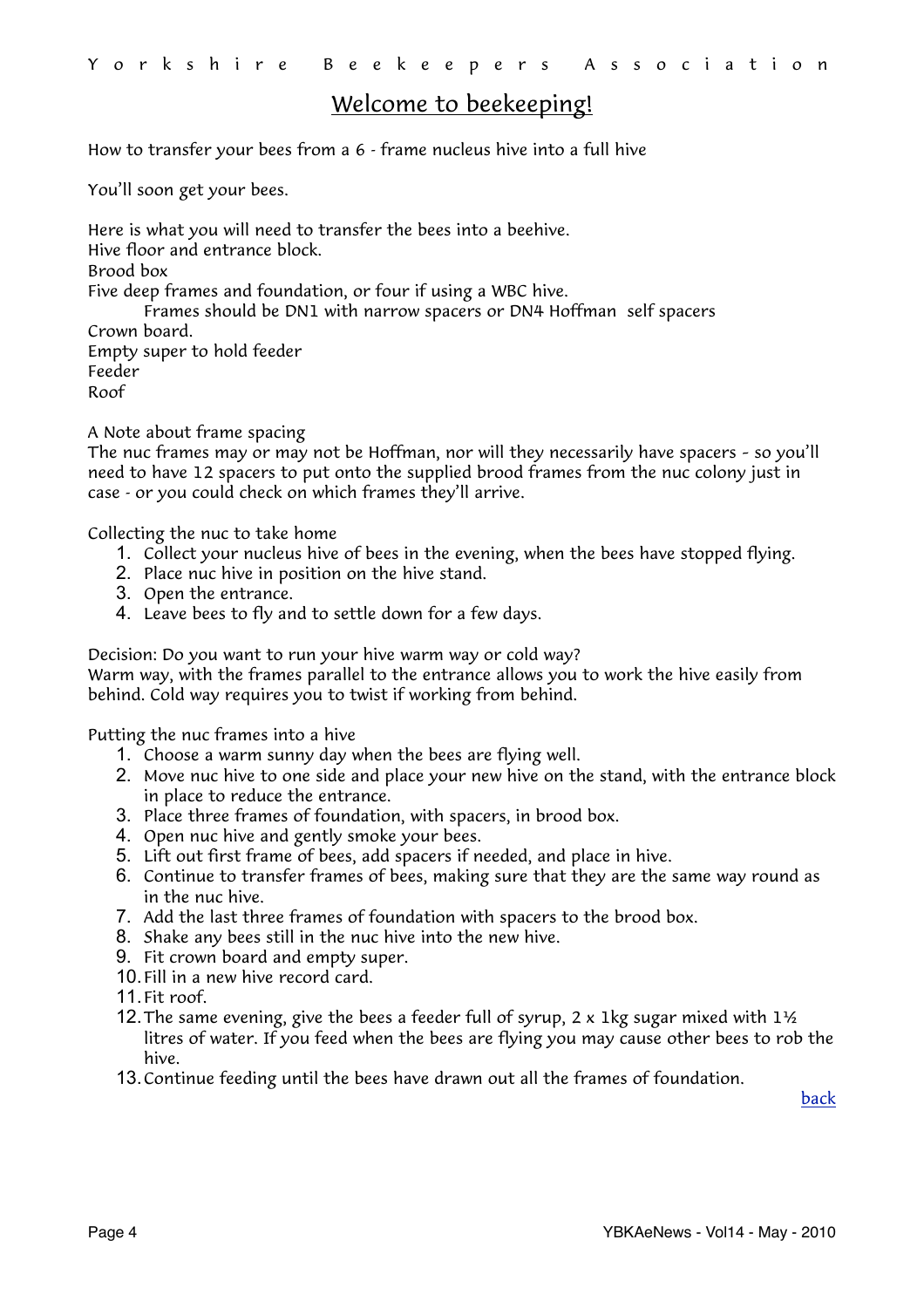#### <span id="page-4-0"></span>**SWARMING**

#### What is swarming?

Swarming is the honeybees method of reproduction. Swarming acts to increase numbers of honeybee colonies by producing a new queen to head the old colony, while the old queen leaves to found a new one, or to head new colonies themselves. Not every colony of honeybees will swarm every year. The factors that contribute to swarming include genetic as well as environmental influences.

Some examples of these possible factors include, overcrowding, overheating, reduced levels of queen substance (distributed amongst the workers perhaps from an ailing queen or indeed if overcrowding is occurring) or even a strain of bees with reputed 'natural swarminess'.

The reason why swarming needs to be controlled by the beekeeper is that the prime swarm headed by the original queen will leave the hive with half or more of the workers to set up home elsewhere. This means the rapid loss of half the bees that act as foragers and therefore half the nectar gathering, honey producing workforce! The old queen leaves the hive to allow the completion of raising and if prudent, subsequent swarming of one or more new queens thus giving honeybee reproduction!

In order to try and prevent swarming the management of the colony has to be such so as to offset the above factors. Give the bees plenty of room, super early. Try to keep a young vigorous queen which should allow for enough queen substance to keep the workers happy to stay put! The double edged sword is that such queens can be reputed to head 'swarmy' colonies?! Last but not least, if your bees are hell bent on swarming they will do just that. This said, ensure that you have an Artificial swarm / swarm control strategy in mind to use should you find (swarm) queen cells during a regular inspection.

When a swarm initially leaves the hive, often the bees only travel a short distance and hang up on a nearby tree branch or the likes. At this stage the scout bees are out searching for a new home and the bees in the swarm are clustering around the queen to keep her safe. Before leaving the hive the bees have taken on board the equivalent of a substantial packed lunch, gorging themselves with honey stores to enable them to quickly set up home at their new site! The longer it takes to find a new place to call home the more of these stores are used and the more restless and hungry the bees get, hence the relative docility of a new swarm as opposed to one that has been 'hanging' around for some time.

The BBKA provides some excellent information on swarming, links to which are provided below;

#### [SWARMS](http://www.britishbee.org.uk/files/swarms_leaflet-R3.pdf)

#### [SWARM CONTROL FOR THE BEGINNER](http://www.britishbee.org.uk/files/swarmcont_B3.PDF)

#### [COLLECTING A SWARM](http://www.britishbee.org.uk/files/colswarm_B4.PDF)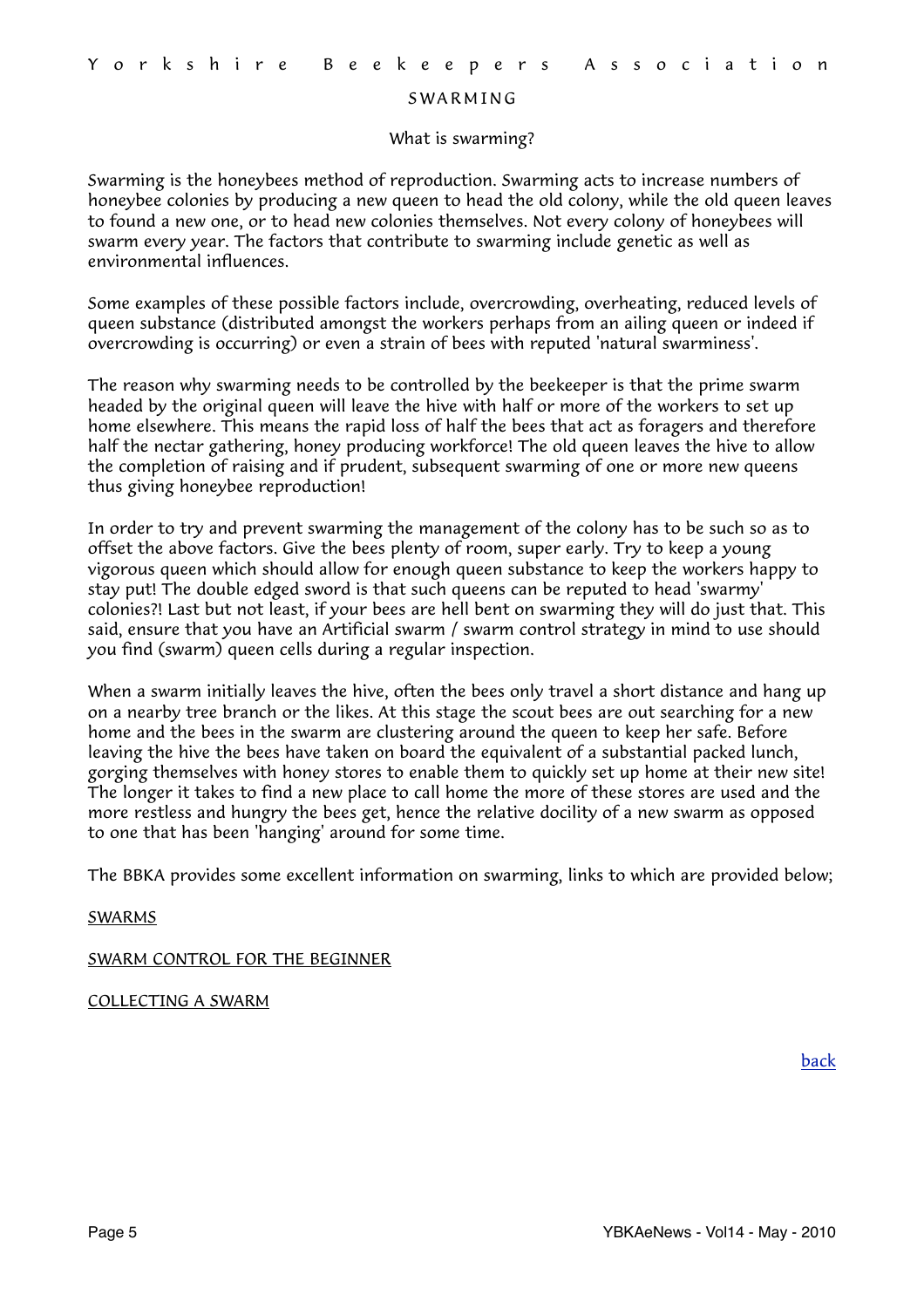## <span id="page-5-0"></span>The Beekeepers pub

The beekeepers pub is as essential to beekeeping as the smoker. Besides the odd guest beer and decent pork pies there needs to a tolerance for wellington boots, a tolerance for women who evidently have more to occupy their lives than wearing long eye lashes, a tolerance for men who don't always shave and give a low priority to buttoning their shirts symmetrically and a tolerance for noisy argument. This is the place to assemble after a meeting or an apiary session to debate the issues of the day. This is where new beekeepers start to feel that they belong as the more established beekeepers allow them to buy a round. It's the place where we hear of the motives behind why someone keeps bees, their problems and their lack of understanding. This is where we find unanimity about the failings of the BBKA and continue the arguments about

top or bottom bee space, smoke or not to smoke. This is where new ideas germinate, are nourished and built upon and then are destroyed in a single sentence. It's all just pub talk. For every hundred new plans and ideas, ninety-nine may be of no value, but that means that one is of some value and that one can alter the direction of our beekeeping.

So at the White Goose, within easy drive of Leeds, Yorkshire, around a corner table we come across the following.

Jack 'I think that all this research into breeding hygienic bees is a load of b\_\_\_\_\_\_\_cks'.

Rob 'Here he goes again'

Harry 'Surely if we are ever to get our bees to live with varroa then the bees need to adapt so that they can groom the varroa off their thorax during the phoretic stage. Otherwise we will be treating for varroa until kingdom come.'

Rob 'Ai up – someone's been doing his modules'

Margaret 'I thought the research was about breeding bees that will remove diseased brood, including brood infected with varroa mites'

Jack 'I think you're right Mags. But even if they did breed a bee that could live with varroa, how are we ever to use it. We can't even guarantee breeding gentle bees, no matter how much we try and beekeepers have been trying for hundreds of years. How would we ever keep a hygienic gene pure in the local gene pool.

Rob 'Ay, but you can breed testy bees no trouble!'

Jack 'Bloody hell Rob, There's nought wrong with my bees – They are as gentle as any bees in Yorkshire'

Margaret ' Do you want a top up Jack and you Harry, Rob?'

Jack ' Cheers Mags – Just a half – no make it a pint of Landlords'

Harry and Rob 'Same here – thanks'

Margaret returns from the bar. Rob just gets a half.

'Cheers Mags'

Silence

Margaret ' Shouldn't we be pleased to see that at last there is some properly funded research being done to deal with the problems in beekeeping'

Jack 'You're right. But I wonder whether the research is aimed in the right direction. The thing is varroa is not a sustainable species in its present form. It is obviously unsustainable for a parasite, and that is what varroa is, to kill its host. There are three possible long term outcomes – one - honeybees and varroa cease to exist, two – honeybees adapt or evolve so that they can coexist with varroa or – three – varroa evolves so that it becomes less deadly to the western honeybee apis mellifera. Of the two positive outcomes it seems to me that it is the third outcome that is the more likely. The rate of adaption or evolution depends upon,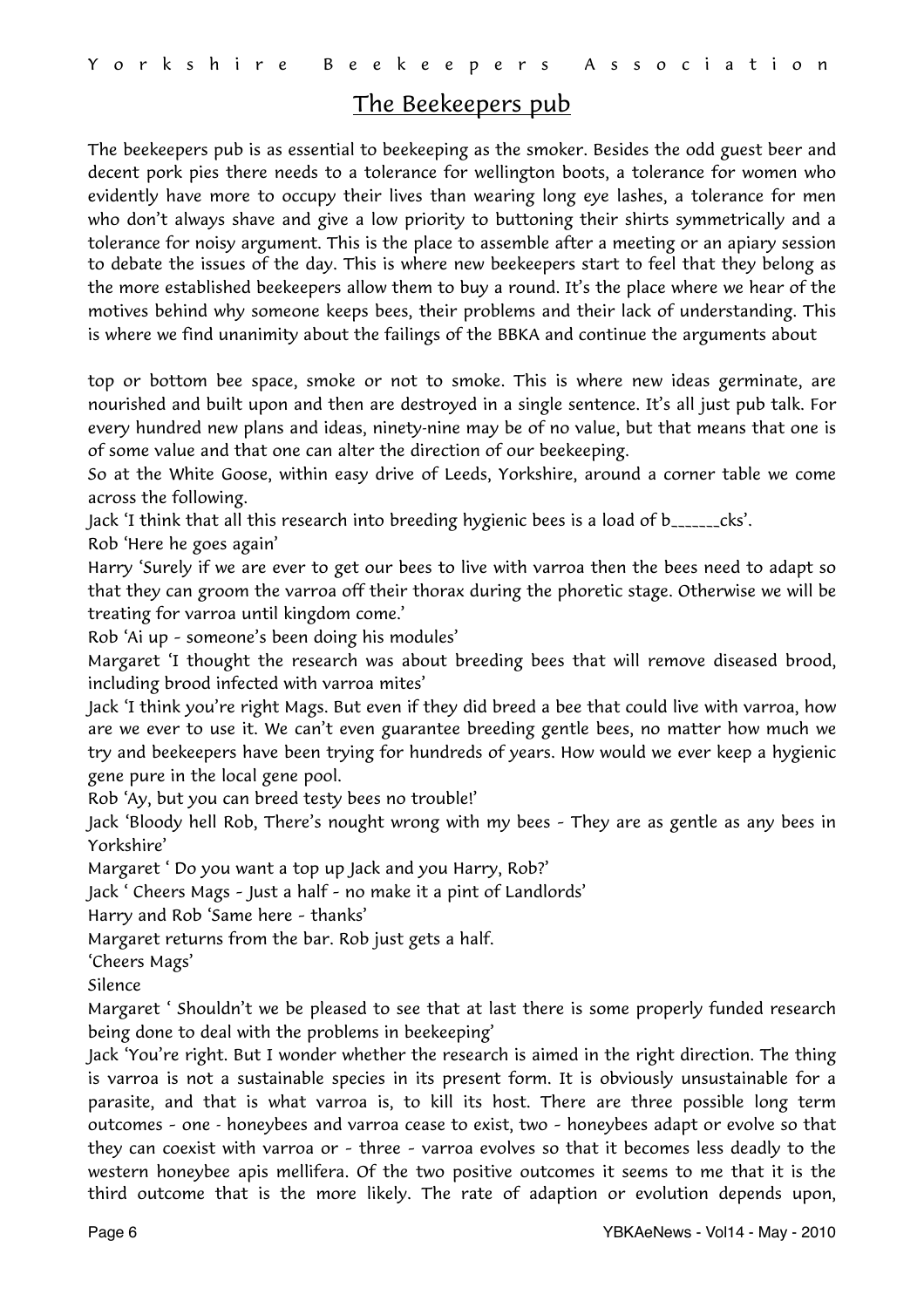amongst other things, the time period between each generation. For the honeybee this is two to three years. In contrast the varroa mite has eight or so generations each year. It is the varroa that is far more likely to adapt as it undergoes 20 generations while the honeybee undergoes one'

Rob 'Aye – well we have already seen varroa change to become resistant to pyrethroids' Jack 'Exactly. So you admit I might be right'

Rob 'No way – I'm not about to alter a habit of a lifetime now'

Harry 'Last summer some beekeepers were saying that varroa seemed to be less virulent'

Jack 'I heard that – If it was true then it could be that varroa itself was subject to some control on its population, such as a virus. Who knows – I'm just saying that to my mind the answer to the varroa problem lies with varroa, rather than trying to adapt honeybees.

Margaret 'Surely the authorities would have worked this out. How can we sitting in a pub know the answer when scientists and the government are getting it wrong.'

Jack 'We don't know the answer or at least I certainly don't. I just think there are other questions that have yet to be addressed. Never underestimate the ability of authorities to make a right cock up. Look at devolution'

Silence follows this non sequitur.

Margaret ' Right Rob – it's time we were off. You've got things to do at home' Rob 'OK love'

Margaret and Rob leave

Harry ' She keeps him on a tight leash'

Jack ' Aye – She does right'

End

Pay no heed – it's just pub talk.

[back](#page-0-0)

# <span id="page-6-0"></span>Queenless ?

I've had a nervous time of it after my last inspection revealed worker bees but no breeding activity. I've never been good at spotting the queen among the crowd of hurrying bees, but I'd convinced myself in the last few worried days that she isn't in residence. Despite a general air of pessimism I'm still hoping that I'll find some eggs and grubs when I look through the hive today and, sure enough, the first frame I lift out has some creamy spots among the dark wax. Excitement turns to squinting and muttering as I have a closer look at the cells.

The middle of one frame has a group of bees clustering around it. At the bottom of the little wax hexagons sit a variety of things: there are little white flecks that are barely visible in the weak sunlight. These are eggs, laid in the last day or two. Grubs, a few days older and curled into U-shapes to fill the cells, sit alongside them. Some cells have already been covered over with a cap of brownish wax, but those are the ones that are giving me pause.

Normally a worker bee is held suspended in a capped cell for almost two weeks before they're born. The cap of the cell is flat, distinguishable from a cell full of stored honey mostly by its Page 7 No. 2010 12:33 No. 2010 12:34 No. 2010 12:34 No. 2010 12:34 No. 2010 12:34 No. 2010 12:34 No. 2010 12:34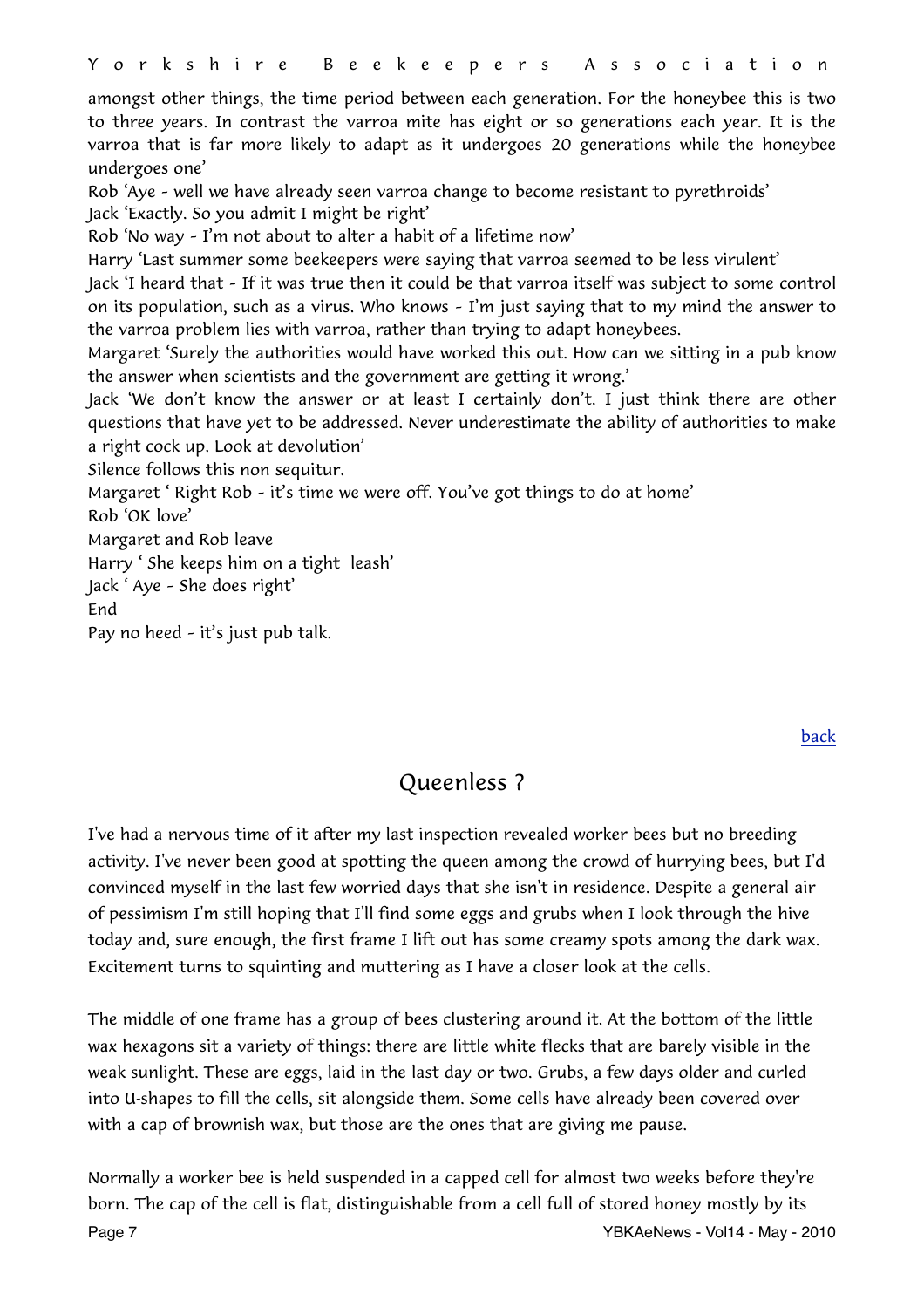colour. Honey cells are white, brood cells are made to look dirty by the presence of tiny air holes. These cells have the dirty colour but they're domed, not flat. And domes mean drones.

Worker bees are most accurately described as female if you really have to ascribe them a gender, but they don't normally take any role in the breeding process. Their job is to tend to the queen and her offspring, rather than contribute directly to the population. As they have female body parts, their natural drive to reproduce has to be suppressed. This is done by the queen producing a pheromone known as queen substance, which is passed around from worker to worker, inhibiting ovulation and communicating the identity of the queen as it goes.

This is fine as long as there is a queen to produce it but now, as I strongly suspect there is no queen, the workers begin to work out that they can get in on the egg-laying act. Thanks to a very peculiar quirk in honeybee biology they can lay eggs without any males around to fertilise them and they will develop into new bees, but only males. A hive with workers but no queen can quickly turn into a hive full of drones and, as drones are completely useless when it comes to foraging for food or processing honey, that's not a desirable state of affairs for anyone. I had hoped that the protruding but empty cell I saw last time I was here was evidence for the birth of a new queen but my continuing inability to find her plus this unwelcome parthenogenesis has convinced me that this colony is now a republic:queenless, rudderless and, without some swift action, futureless.

Not a lot I can do in spring. What do you think ?

# <span id="page-7-0"></span>Laying Worker ?

Dear Bill and Ben,

Sorry to trouble you and I appreciate this may be beginner's nerves.

George and I went through our hives this weekend for the first time this year. We both started off with new nucs last June and this was our first overwintering. We both did brood-and-a-half with the half underneath as recommended by Ben. We both did Apiguard in September and oxalic acid drizzling at New Year.

Both colonies have survived. George's colony looked pretty good. We saw the queen in the brood box (marked green), and a nice rugby-ball shape of brood, pollen and honey as per the books. We put a queen

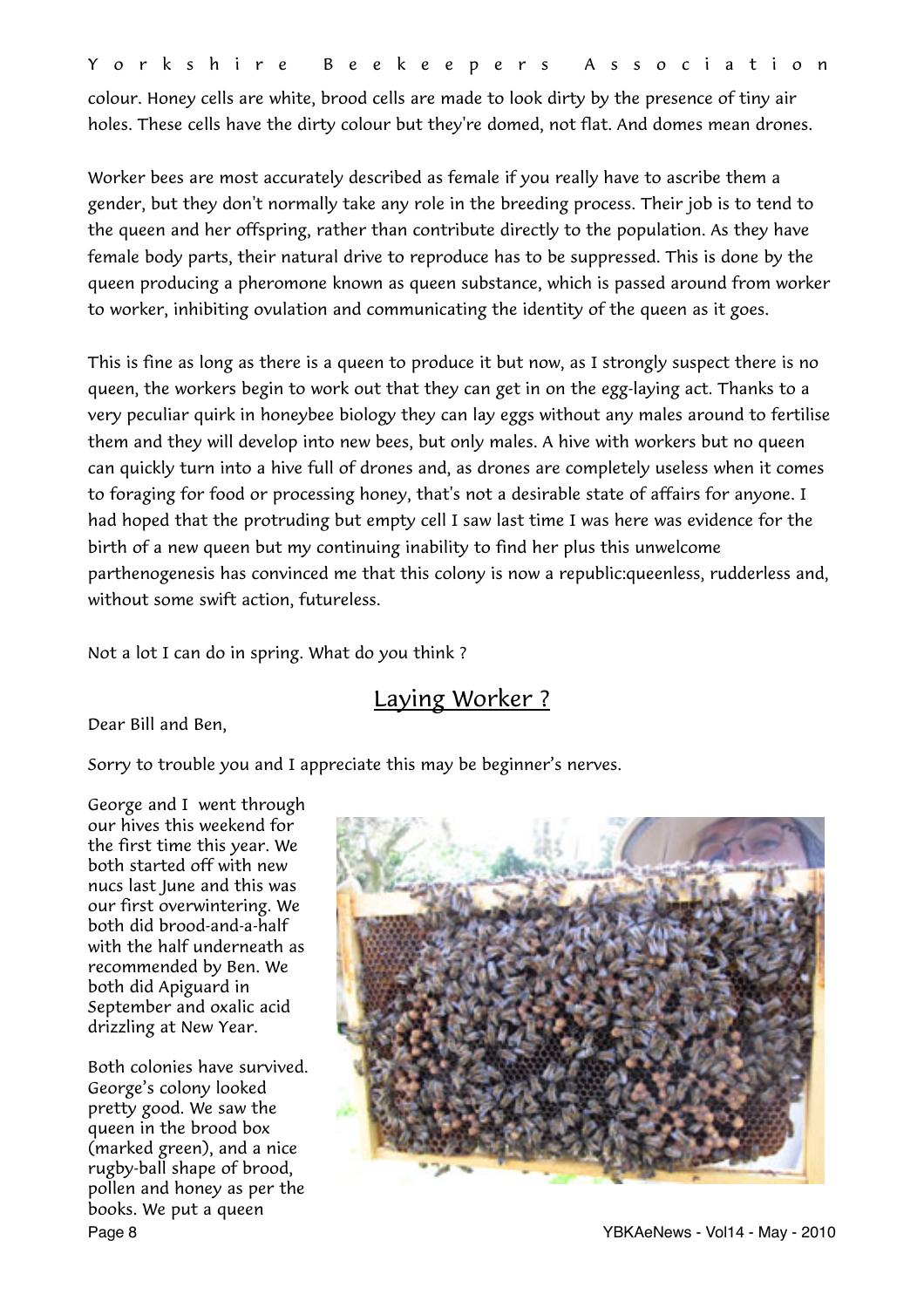excluder on the brood box and moved the super above it. Fine.

I'm worried about mine, though. There are loads of bees – similar to September numbers, and about double Richard's. However, I went through twice and couldn't find the queen, and although there's plenty of unsealed brood it is scattered randomly about the frames, not a nice rugby-ball shape. Also, there seems to be rather a high proportion of drone cells, and quite a lot of adult drones on the frames (some with misshapen wings presumably due to Varroa). Photo attached.

The outer 4-6 brood-box frames were loaded with unbroken capped stores; I pierced/scraped these in an oval shape, as you were discussing at the last meeting.

Maybe this is all OK but do you think I have a problem? It occurred to me it may be:

- a) Everything's OK and we just missed spotting the queen
- b) The queen has been superseded and I have a new one that I need to find and mark
- c) I've lost my queen and have laying workers.

I wondered if there was any chance I could get one of the more experienced XBKA members to pay me a visit some time and have a look? Regards, Henry.

[back](#page-0-0)



# <span id="page-8-0"></span>Congratulations

Gerry Collins getting his 50 years + award for beekeeping at Doncaster BKA. Presented by our chairman A. Woodward.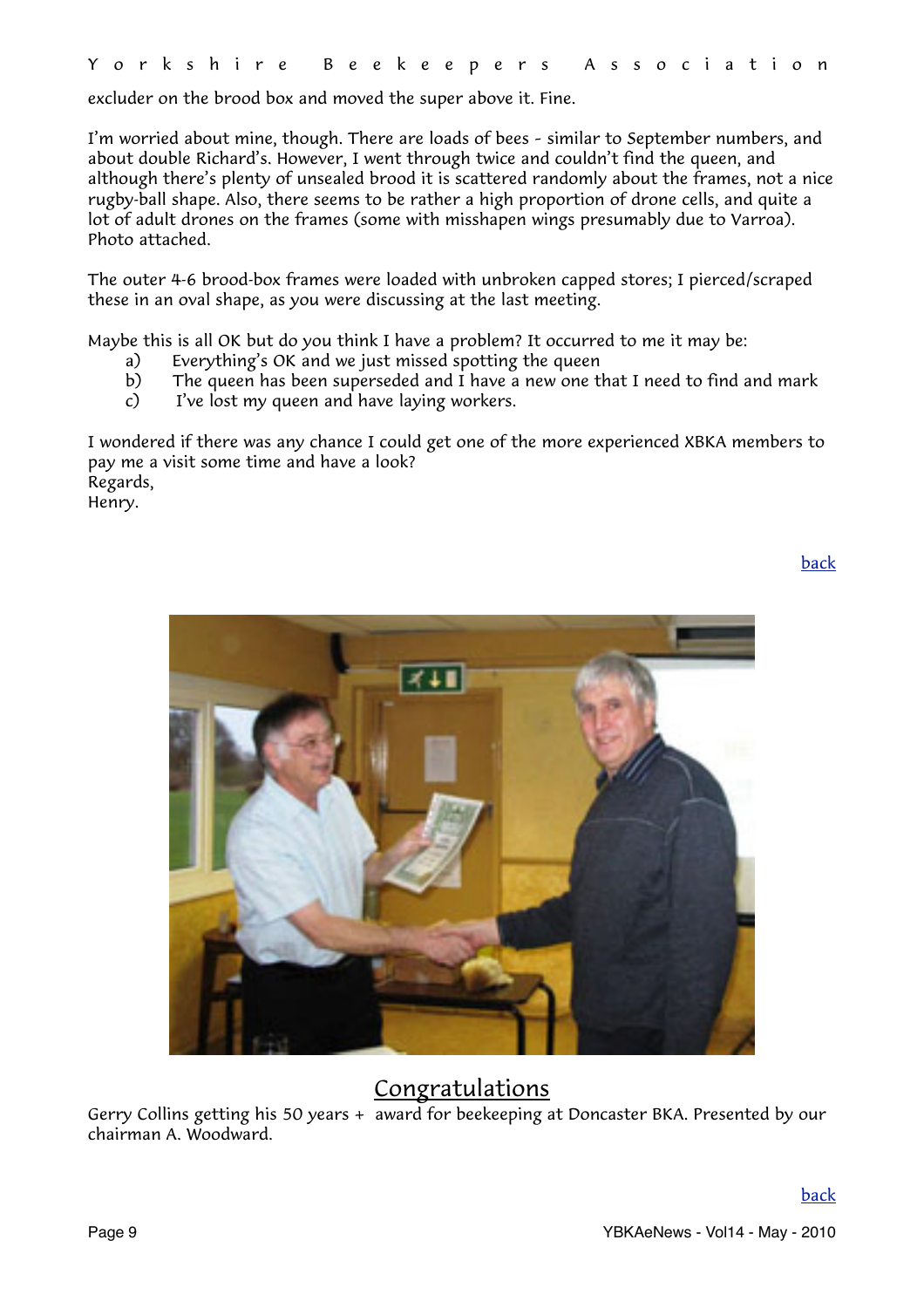# <span id="page-9-0"></span>Bishop Burton

What an excellent conference - you can always tell when things have gone well, members continued to chat and discuss the talks well after the official ending time - and would have gone on doing so if we had not been gently urged to leave by the conference manager at the college.

Lots of YB.K.A. members took advantage of the opportunity to hear the 3 quality speakers we had lined up for the conference and came away from the day really impressed by the talks and the extremely high quality of the speakers, especially the two research scientists, who were rated by many as "the best we've ever had".

The new format for the day was also well received reducing the day from 5 presentations to 4 and building in time for the members to discuss what they had heard and to give their own views and experiences. This also allowed new and experienced beekeepers to share and exchange ideas. What was especially good about the two scientists who spoke was that they made their talks equally suitable for both new and experienced beekeepers. One down-side was that we didn't really have enough time to ask questions of the speakers.

#### Talk 1

Dr Jamie Ellis explored CCD looking at the problems we have with the decline in colony numbers not as a sudden event but actually part of a pattern that has been going on for many, many years. He defined a healthy colony as one having an adult to brood ratio of 2:1 whereas in CCD the ratio is reversed and the colony cannot sustain itself. He listed 12 possible contributory factors to CCD concluding that it was probably the result of all of these factors to some extent or another. As superbly entertaining talk.

#### Talk 2

Dr Steve Martin gave an illustrated tour of his units study of the arrival and spread of varroa in Hawaii. The island provided the ideal opportunity to study how varroa spread could effect the levels of viruses and other pathogens within colonies and should provide a fascinating insight into why varroa is such a threat to our bees. The unit is concentrating on Deformed Wing Virus but the samples collected will yield a wealth of information.

#### Talk 3

Jamie Ellis ranged across the topic of Small Hive Beetle giving some delightful insights into it's biology and the interactions between SHB and the honeybee. The photography and video was excellent and really excited conference attendees. The happy conclusion was that we, in the U.K., probably don't need to worry too much about SHB.

#### Talk 4

Willie gave a vigourous argument for beekeeping with empathy and understanding of the bee colony. Once again he argued that the biggest problem facing the bees was the beekeeper and made the plea that we work with the bees rather than against them. His discussion of hive moral tied in very nicely with the ideas expressed by the two other speakers.

Link Dr. Jamie Ellis Some excellent resources can be found on

<http://entnemdept.ifas.ufl.edu/honeybee/index.shtml>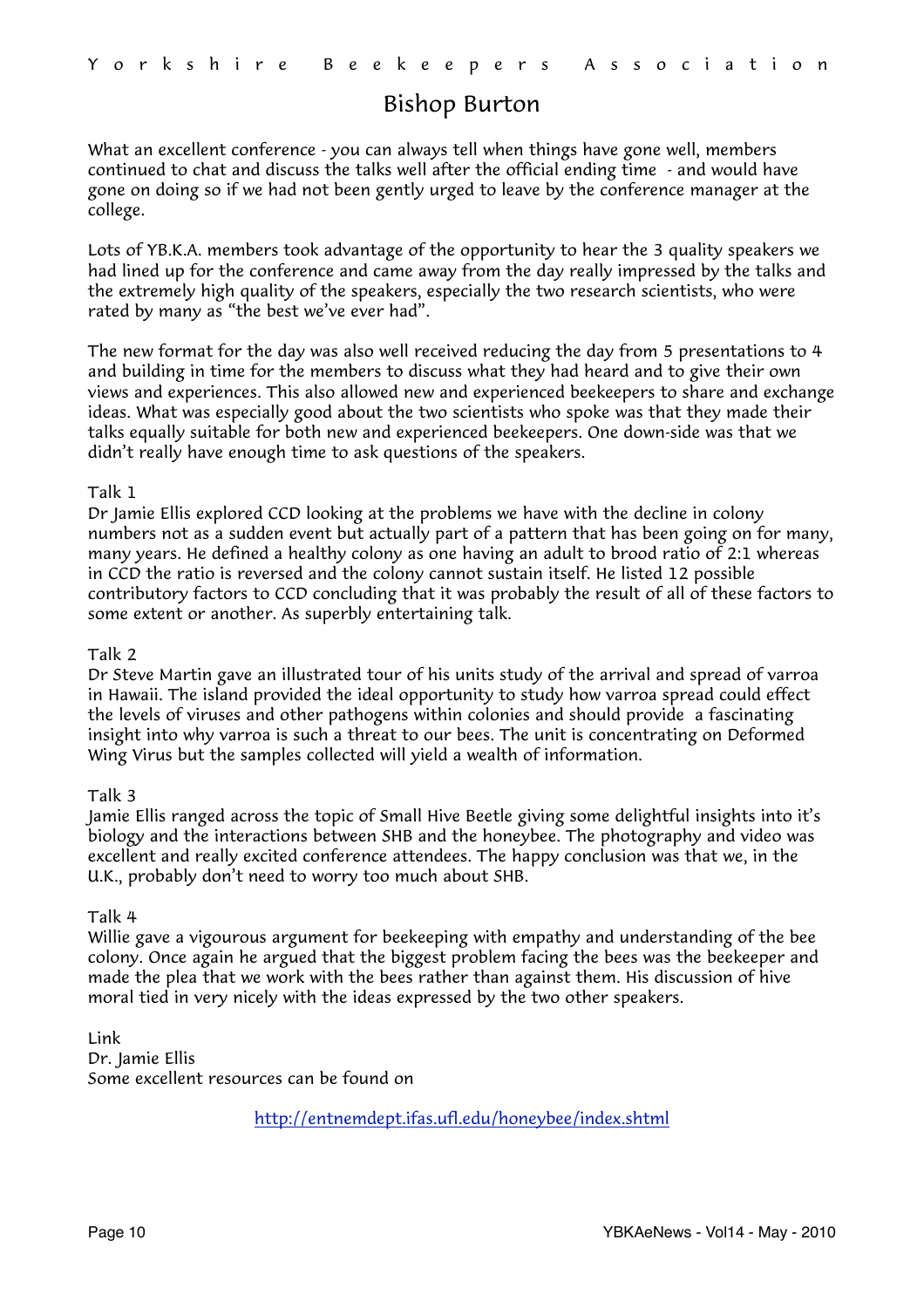## <span id="page-10-0"></span>"Wonderful Things About Bees"

### Professor Robert Pickard

This lecture, sponsored by Y.B.K.A., was delivered to a packed house at Wharfedale B.K.A. The audience was drawn from several district associations and included several visitors from Harrogate and Ripon B.K.A. What follows is my very brief summary of the talk, not a definitive record of exactly what was said.

The cheerful and entertaining style adopted by Prof. Pickard ensured a lively and interesting talk which ranged far and wide over issues relating to beekeeping; My notes have 18 subheadings. The general theme of the talk was to compare our developing human society with the social organisation of the honeybee with a series of analogies being drawn between the two species. Throughout the talk we returned to the idea that life on planet earth was fairly fragile and that further 'socialisation' might be the only way in which humankind might survive. From 'Big Bang' theory to colony vigour the concept of dynamic equilibrium was illustrated as being central to the health of the planet and of the beehive.

Comparisons of bee pheromones with human use of the internet; experiments using robot bees to explore the waggle-dance; bee-brain research, virgin queens on vertical pulley systems, colour systems and flower development, the bees relationship with wax moths and many many more issues were woven into an enjoyable and provoking talk which was hugely enjoyed by the audience.

While I would have liked to argue about some of the points made the way in which Prof. Pickard used science to illustrate points of comparison between bees and humans was very well done. I especially liked the discussion of contracts made between bees and other species and the idea that humans could learn a lot from the ways in which these mutually beneficial arrangements helped keep that important dynamic equilibrium so necessary in nature.

If you get the opportunity do go to a talk by this man.

Bill Cadmore

# Honey Wanted Yorkshire Honey bought at top prices I'll pay £2.10 / lb in the bucket for clean filtered honey Also COMB HONEY wanted email [ybkanews@ntlworld.com](mailto:idlebeekeeper@ntlworld.com) for more details Can collect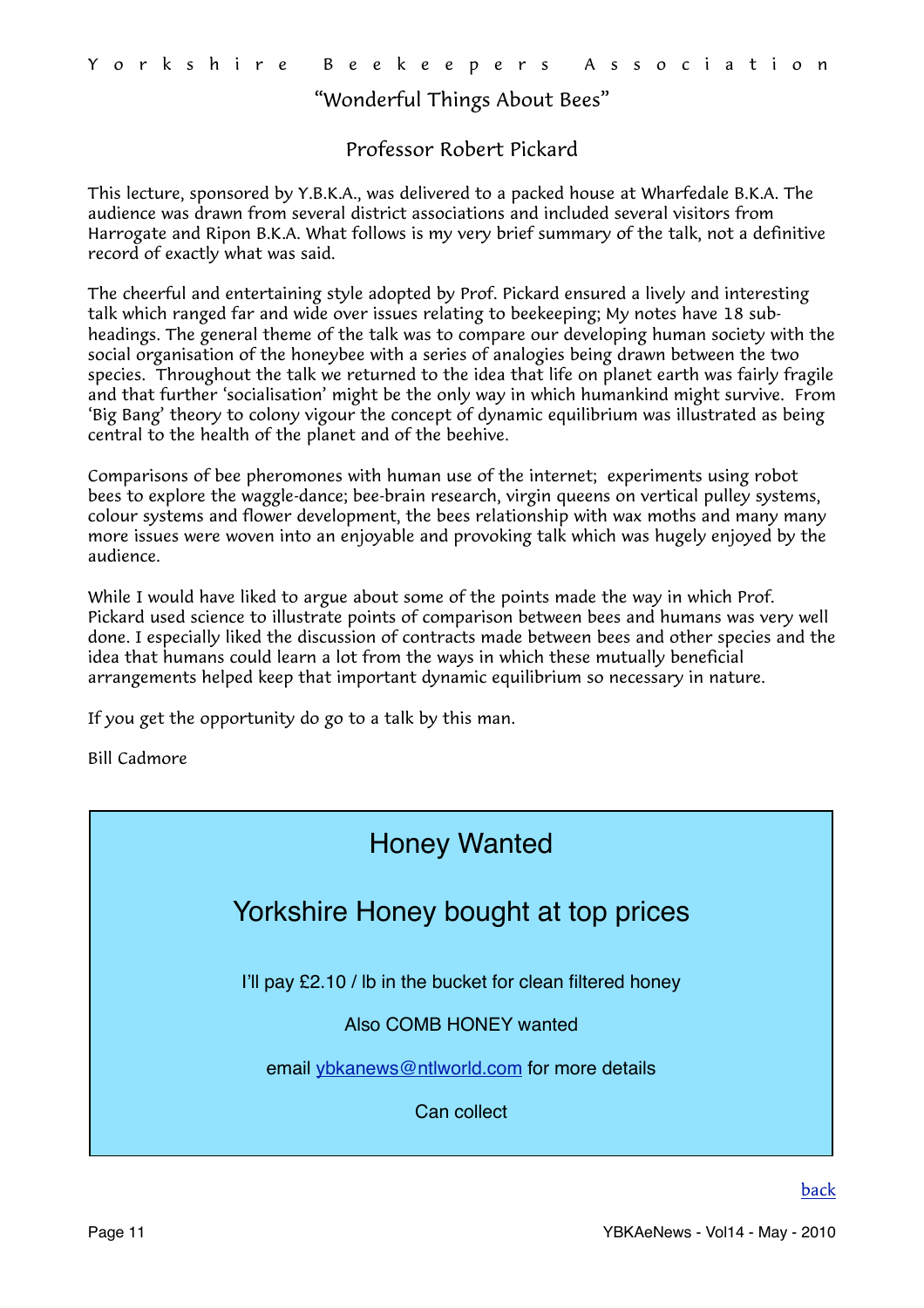# <span id="page-11-0"></span>British Bees - Dorian Pritchard

The report, in the printed copy of the Y.B.K.A. Newsletter, of Dr Pritchards talk to Y.B.K.A. did not give an adequate or accurate account of the presentation. The following statements should clarify the situation.

- 1. Dr Pritchard is indeed a geneticist, but has also been a beekeeper for 30 years.
- 2. The statement of Randolph and Sheppard (not Shepherd) is reported as if it is correct. The point of Dr Pritchard's talk was to prove that it very definitely is not.
- 3. The mention of Iceland refers to the voyage of Pytheas of Marsalias, who drank a honey-based drink probably in Iceland, in 344BC, not 7BC. The latter is the date it was reported by Strabo.
- *4.* Apis mellifera is the name of the honeybee species as a whole. The point is that Dr. Pritchard was dealing with Apis mellifera mellifera, the northern subspecies.
- 5. The temperature quoted, 1520 C, is rather on the high side for bees. That is the temperature at which molten iron runs out of blast furnaces. It should read: "15-20º C". (It is amazing the effect a simple 'typo' can have - I'm sure that all readers realised this mistake immediately. Ed.)
- 6. The stores of body fat are an anatomical or physiological feature, not a behavioural one, although they creation derives from specialised behaviour of northern bees.
- 7. The thrust of Dr. Pritchard's argument was that the honeybee almost certainly arrived in Britain during the Mesolithic period, i.e. prior to 6,500BC, and about 7000 years before the Christian monks and the date of "500AD+ "given by the leading government entomologist (David Sheppard). Furthermore, it almost certainly arrived under its own power and was not originally brought in by human settlers. This means that it should be classified as native to Britain and therefore be eligible for protection under conservation laws, such as the Wildlife and Countryside Act. The "establishment" however, refuses to accept or even consider this argument and so it remains unprotected.

Dr. Prtchard's conclusion of an early and natural arrival for the honeybee is supported by a range of arguments and data, including actual specimens of honeybees from the Bronze Age onward. Another argument, that bees could have been first introduced from the Iberian Peninsula by settlers in the Bronze Age, is rendered unlikely by a study of British beehives, which suggest they originated in northern Europe, without any indication of Mediterranean influence.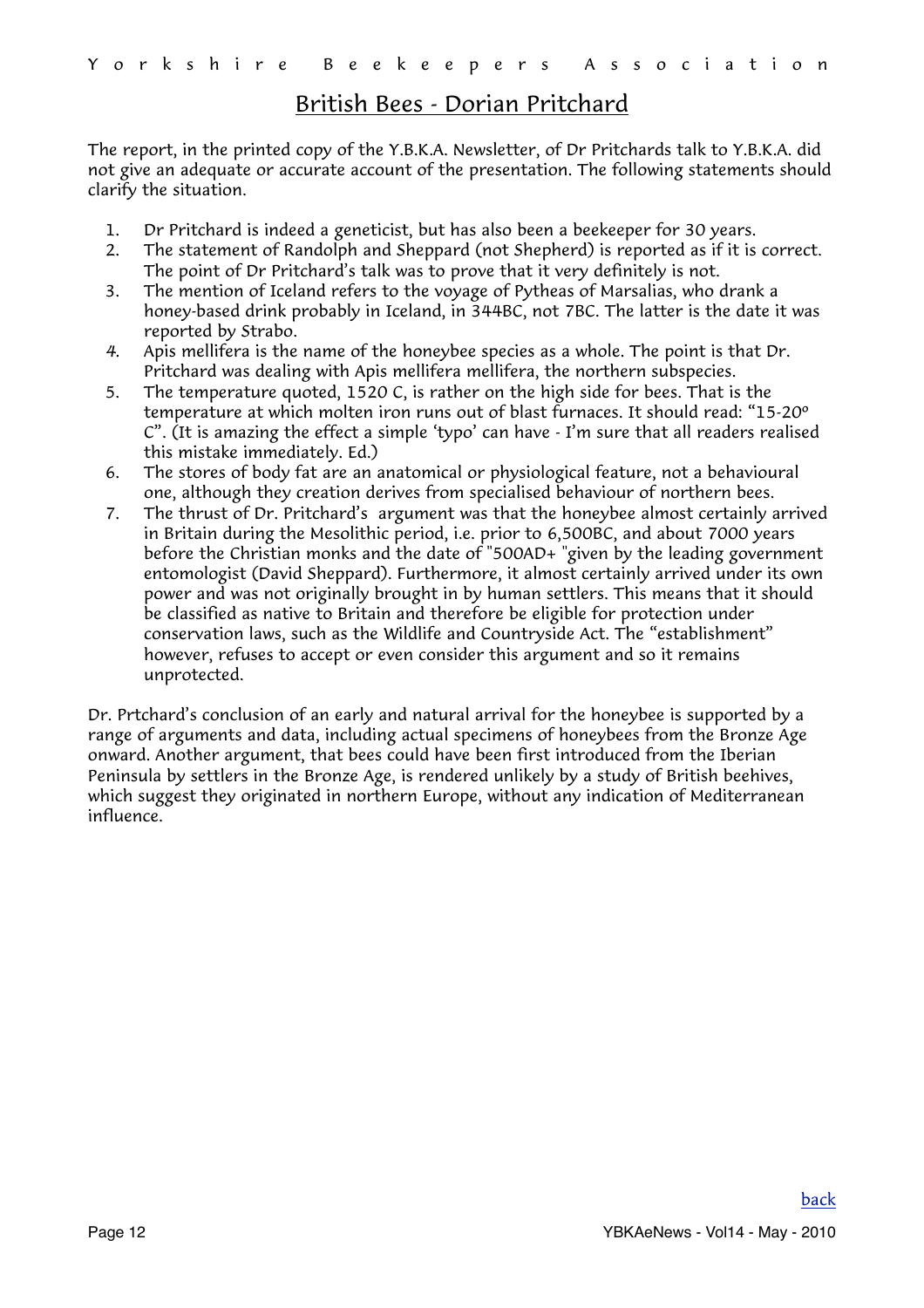<span id="page-12-0"></span>Calendar

# YORKSHIRE BEEKEEPERS ASSOCIATION

#### **EVENTS CALENDAR 2009/10**

| <b>EVENT</b>                         | <b>VENUE</b>                             | <b>DATE</b>          |
|--------------------------------------|------------------------------------------|----------------------|
| <b>BBKA Module tutorial</b>          | Normanby Pavilion GYS                    | 19 December 2009     |
| <b>BBKA Module tutorial</b>          | Normanby Pavilion GYS                    | 9 January 2010       |
| <b>BBKA Annual Delegates Meeting</b> | Stoneleigh Warks                         | 16 January 2010      |
| YBKA GPC meeting                     | Normanby Pavilion GYS                    | 5 February 2010      |
| <b>BBKA Module tutorial</b>          | Normanby Pavilion GYS                    | 20 February 2010     |
| <b>YBKA Spring Conference</b>        | Normanby Pavilion GYS                    | 6 March 2010         |
| <b>BBKA Module Examinations</b>      | Normanby Pavilion GYS                    | 20 March 2010        |
| YBKA Honey Judges workshop           | Normanby Pavilion GYS                    | 27 March 2010        |
| <b>BBKA Stoneleigh Conference</b>    | Stoneleigh Warks                         | 16,17,18 April 2010  |
| <b>YBKA Bishop Burton Conference</b> | <b>Bishop Burton College</b><br>Beverley | 24 April 2010        |
| YBKA GPC meeting                     | Normanby Pavilion GYS                    | 7 May 2010           |
| <b>YBKA Queen Rearing course</b>     | Normanby Pavilion GYS                    | 12 & 13 June 2010    |
| <b>YAS Countryside Days</b>          | <b>Great Yorkshire</b><br>Showground     | 15 & 16 June 2010    |
| YBKA GPC meeting                     | Normanby Pavilion GYS                    | 18 June 2010         |
| <b>Great Yorkshire Show</b>          | Normanby Pavilion GYS                    | 13, 14, 15 July      |
| YBKA GPC meeting                     | Normanby Pavilion GYS                    | 24 September 2010    |
| YAS Countryside Live                 | <b>Great Yorkshire</b><br>Showground     | 23 & 24 October 2010 |
| YBKA GPC meeting                     | Normanby Pavilion GYS                    | 3 December 2010      |
| YBKA AGM                             | Normanby Pavilion GYS                    | 4 December 2010      |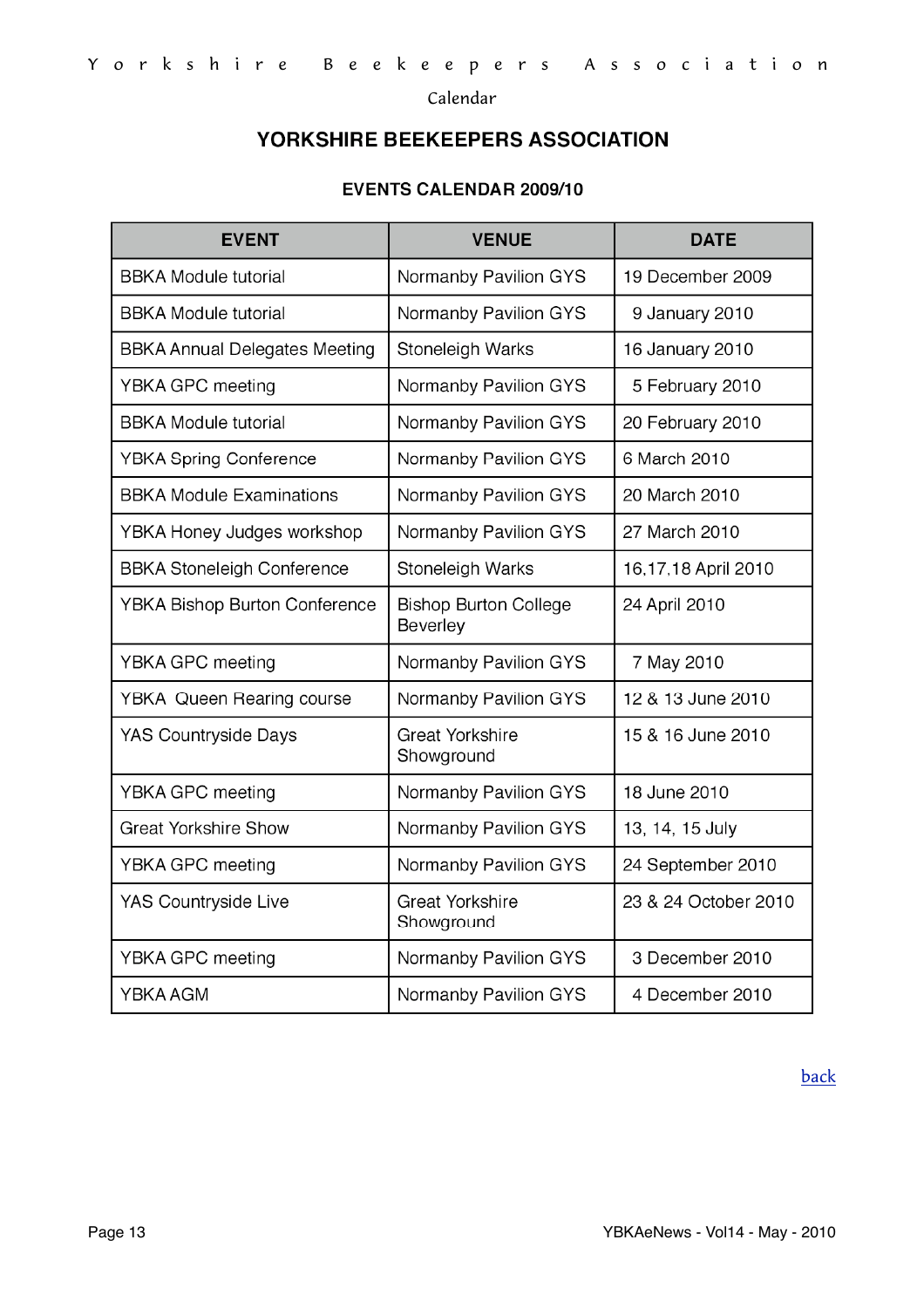#### Y.B.K.A. Executive Committee

Chairman / Honey Show Organisation Dave Shannon 01302-772837 [dave\\_aca@tiscali.co.uk](mailto:dave_aca@tiscali.co.uk?subject=GPC) Vice Chairman / Newsletter Editor Bill Cadmore 01132160482 [bill.cadmore@ntlworld.com](mailto:bill.cadmore@ntlworld.com) Secretary Brian Latham 01132643436 [brian.latham@ntlworld.com](mailto:brian.latham@ntlworld.com) Treasurer John Whittaker 01937 834688 [johnmartinwhitaker@hotmail.com](mailto:johnmartinwhitaker@hotmail.com) Equipment Officer Peter Hoskins 01132554853 [peter.hoskins7@ntlworld.com](mailto:peter.hoskins7@ntlworld.com) Education/Examinations Wendy Maslin 01482 656018 [wendy@maslin.karoo.co.uk](mailto:wendy@maslin.karoo.co.uk)

BBKA Delegate Tony Jefferson 07749731945 [stoneleabees@yahoo.co.uk](mailto:stoneleabees@yahoo.co.uk) Information Officer Vacant Environment and spray liaison officer Alan Woodward 01302-868169 [janalan44@btinternet.com](mailto:janalan44@btinternet.com) Web Master Eli Shannon [eliboosha@tiscali.co.uk](mailto:eliboosha@tiscali.co.uk) YAS Representative Michael Badger 0113 294 5879 [buzz.buzz@ntlworld.com](mailto:buzz.buzz@ntlworld.com) Phil Gee [pjgphilgee@aol.com](mailto:pjgphilgee@aol.com) NBU Representative Ivor Flatman 01924 252795 07775 119436 [ivor.flatman@fera.gsi.gov.uk](mailto:ivor.flatman@fera.gsi.gov.uk)

#### <span id="page-13-0"></span>Executive

#### Join the GPC

Why not join us - we're a friendly bunch who like to get things done and who wish to get YBKA doing more and more for it's members. We argue a lot but always reach an agreement that we think will give members best value. Some of us go to the pub - some of us have lives.

We need a communications/publicity/press officer - the job involves searching the press for new things of interest to our members and making sure that they get passed on via the newsletter and making sure that we get lots of publicity for what we're doing in the press, on radio and hopefully on T.V.

We also need a spray liaison officer - whose job it is to work with NBU, farmers and district officers to ensure that everybody who needs to know about sprays and spraying does so.

We could also do with somebody who is really good, and experienced, at applying for grants and other forms of funding.

Why not join us - contact any committee member or email [Dave Shannon.](mailto:dave_aca@tiscali.co.uk?subject=GPC%20Membership) We could do with some more female committee members but we'll take men as well !!!